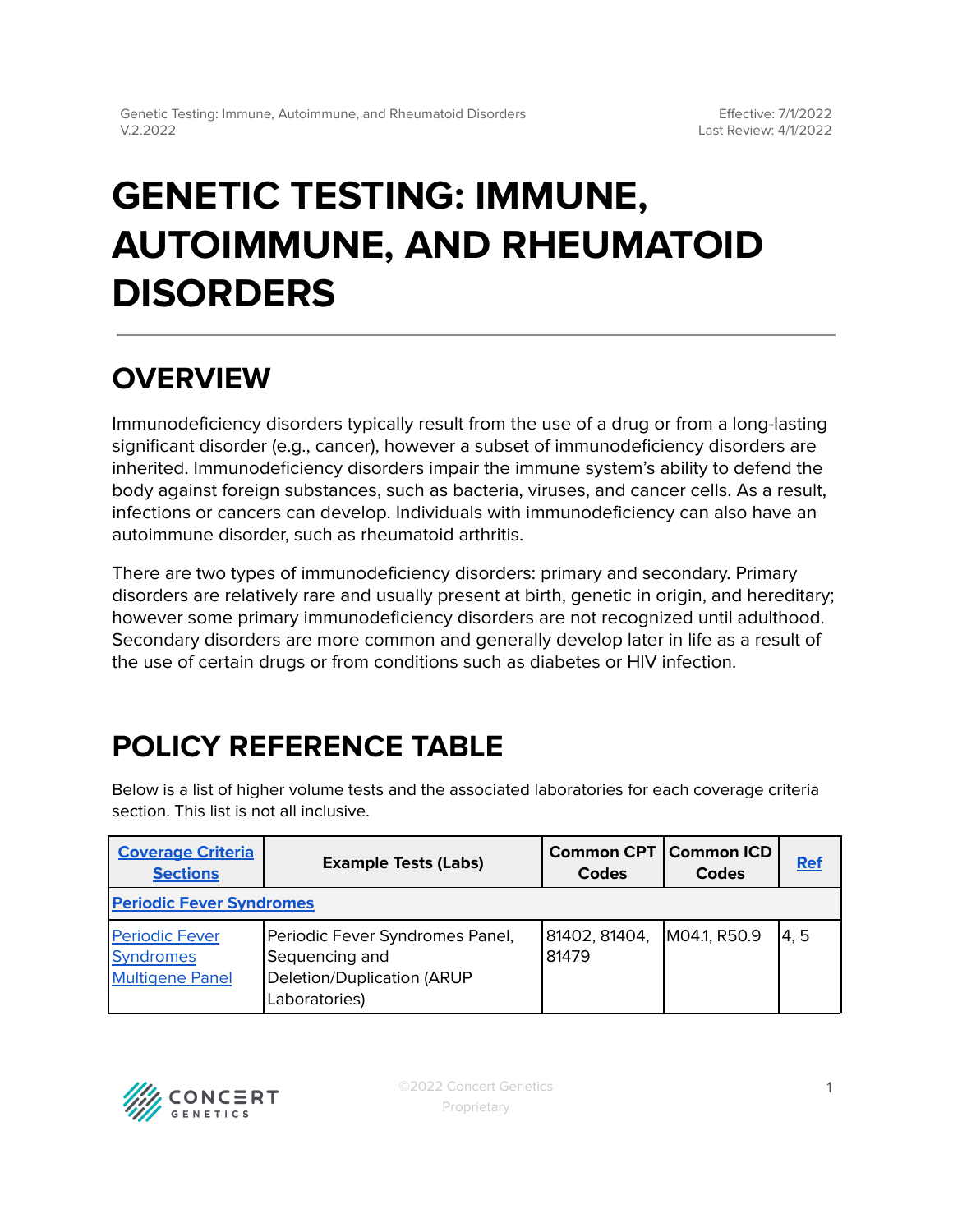|                                                                                                                                            | Periodic Fever/Autoinflammatory<br>Disorders NGS Panel (Sequencing &<br>Deletion/Duplication) (Fulgent<br>Genetics)<br>Invitae Periodic Fever Syndromes<br>Panel (Invitae) |                                                                                                                    |                                           |                   |  |  |  |
|--------------------------------------------------------------------------------------------------------------------------------------------|----------------------------------------------------------------------------------------------------------------------------------------------------------------------------|--------------------------------------------------------------------------------------------------------------------|-------------------------------------------|-------------------|--|--|--|
| <b>Biochemical Rheumatoid Arthritis Tests</b>                                                                                              |                                                                                                                                                                            |                                                                                                                    |                                           |                   |  |  |  |
| <b>Biochemical</b><br>Rheumatoid<br><b>Arthritis Tests</b>                                                                                 | Vectra® DA (LabCorp)<br>Vectra® (LabCorp)                                                                                                                                  | 81490                                                                                                              | M05.00-M06.<br>9                          | 1, 2, 3,<br>6     |  |  |  |
| <b>HLA Typing for Ankylosing Spondylitis, Rheumatoid Arthritis, and Autoimmune Disorders</b>                                               |                                                                                                                                                                            |                                                                                                                    |                                           |                   |  |  |  |
| <b>HLA Typing for</b><br><b>Ankylosing</b><br>Spondylitis,<br>Rheumatoid<br><b>Arthritis, and</b><br><b>Autoimmune</b><br><b>Disorders</b> | HLA-B*27 Antigen Typing<br>HLA-B*51 Antigen Typing<br>HLA-DRB1 Typing                                                                                                      | 81370, 81371,<br>81372, 81373,<br>81374, 81375,<br>81376, 81377,<br>81378, 81379,<br>81380, 81381,<br>81382, 81383 | M04.8, M04.9,<br>M05, M06,<br><b>IM45</b> | 11, 12,<br>13, 14 |  |  |  |
| <b>Other Covered Immune, Autoimmune, and Rheumatoid Disorders</b>                                                                          |                                                                                                                                                                            |                                                                                                                    |                                           |                   |  |  |  |
| <b>Other Covered</b><br><b>Immune Disorders</b>                                                                                            | See below                                                                                                                                                                  | 81400-81408                                                                                                        |                                           | 7, 8, 9,<br>10    |  |  |  |

## **OTHER RELATED POLICIES**

This policy document provides coverage criteria for Genetic Testing for Immune Disorders. Please refer to:

- **Genetic Testing: Multisystem Inherited Disorders, Intellectual Disability, and Developmental Delay** for coverage criteria related to genetic disorders that affect multiple organ systems
- **Genetic Testing: General Approach to Genetic Testing** for coverage criteria related to immune disorders not specifically addressed in the policy reference table.

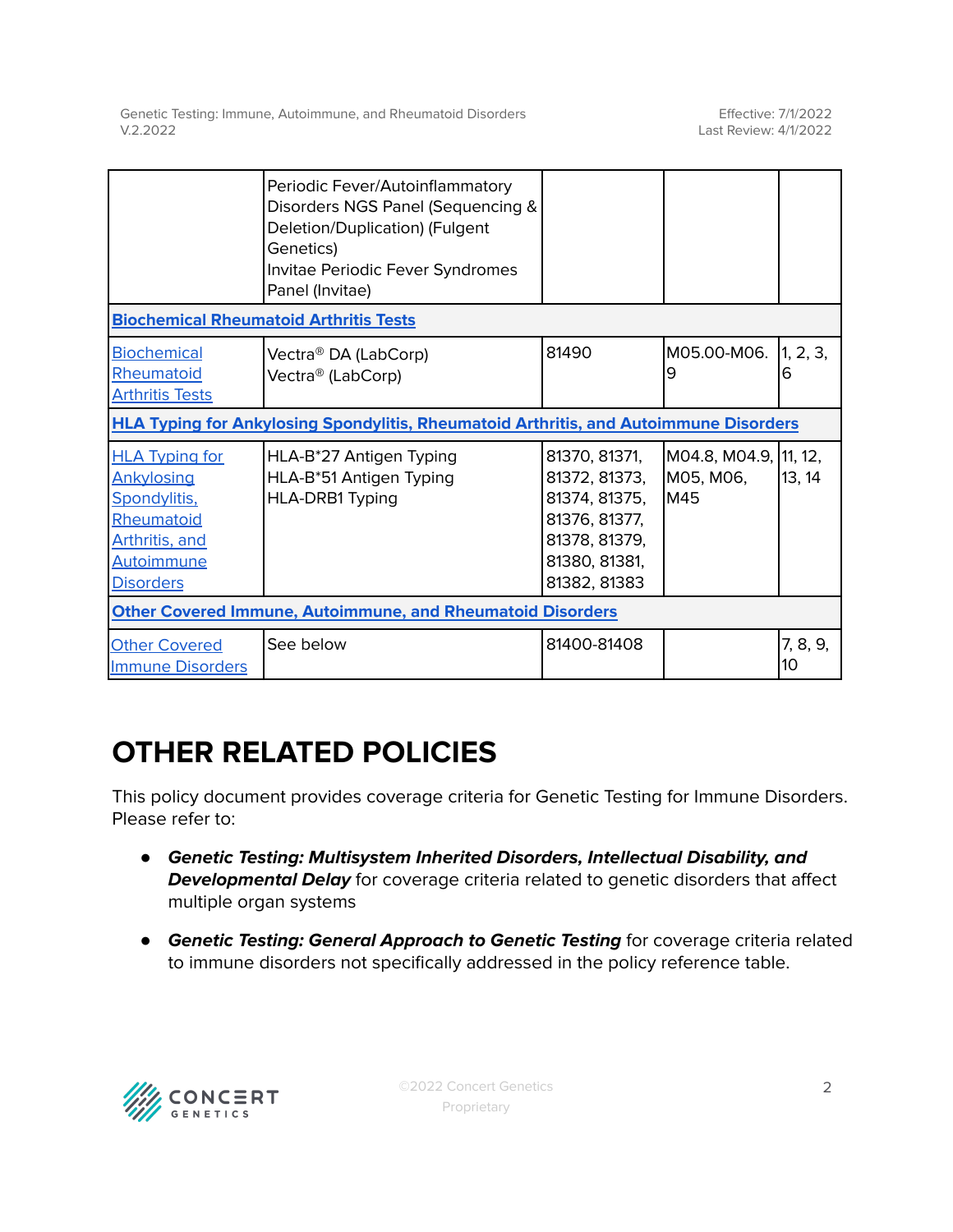## <span id="page-2-0"></span>**COVERAGE CRITERIA**

### <span id="page-2-1"></span>**PERIODIC FEVER SYNDROME**

### <span id="page-2-2"></span>**Periodic Fever Syndrome Multigene Panel**

- I. Genetic testing for periodic fever syndromes (e.g., Familial Mediterranean Fever, TRAPS) via multigene panel (81402, 81404, 81479) is considered **medically necessary** when:
	- A. The member has three or more episodes of [unexplained](#page-4-0) fever in a six-month period, occurring at least seven days apart, **AND**
	- B. Common causes of fever have been ruled out, including viral or bacterial infection.
- II. Genetic testing for periodic fever syndromes (e.g., Familial Mediterranean Fever, TRAPS) via multigene panel (81402, 81404, 81479) is considered **investigational** for all other indications.

[back](#page-0-0) to top

### <span id="page-2-3"></span>**BIOCHEMICAL RHEUMATOID ARTHRITIS TESTS**

### **Rheumatoid Arthritis Biomarker Tests**

I. The use of [multibiomarker](#page-4-0) disease activity scores for rheumatoid arthritis (eg, Vectra® DA) (81490) is considered **investigational**.

[back](#page-0-0) to top

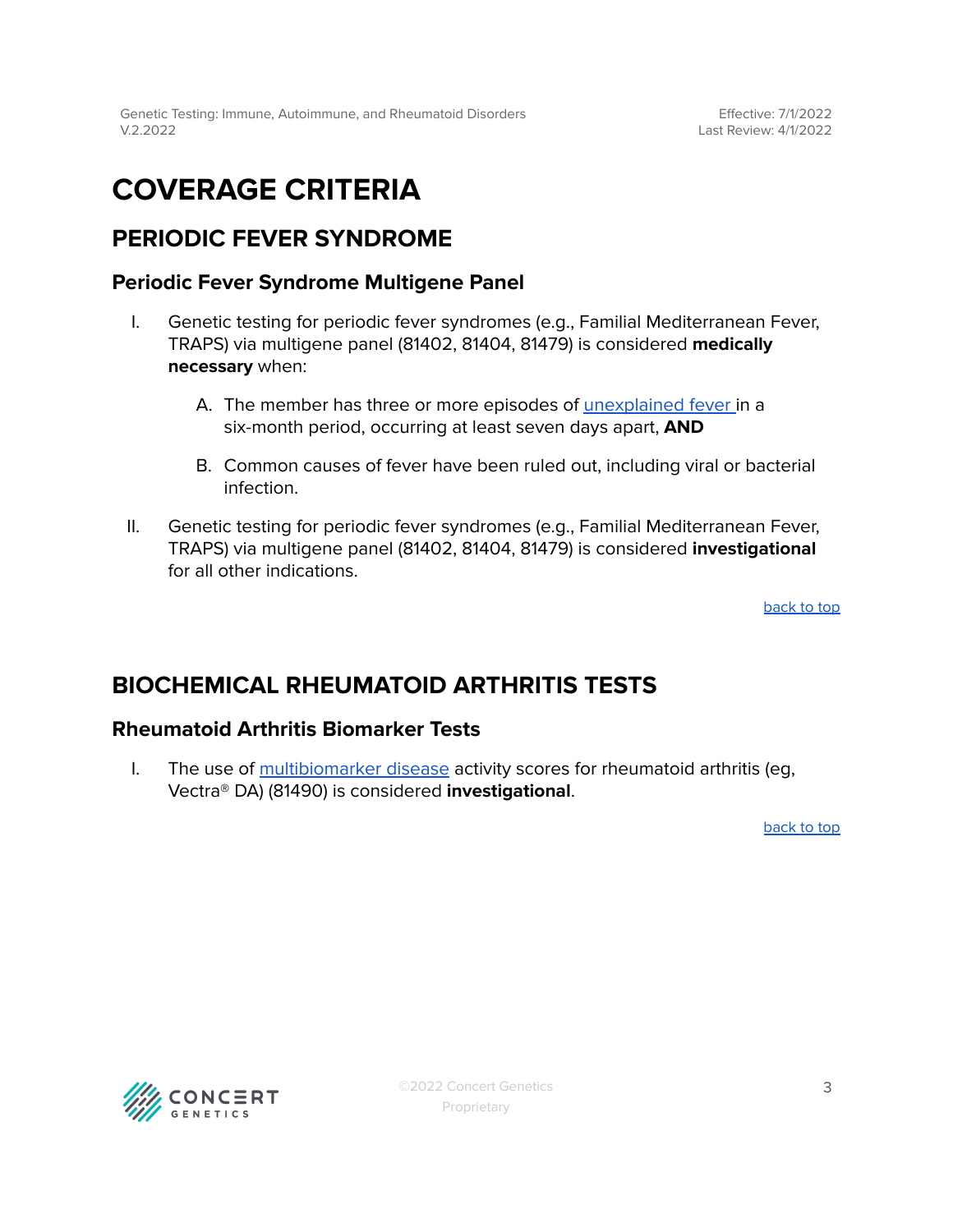### <span id="page-3-0"></span>**HLA TYPING FOR ANKYLOSING SPONDYLITIS, RHEUMATOID ARTHRITIS, AND AUTOIMMUNE DISORDERS**

- I. The use of HLA-B27 typing (81374, 81381) to confirm or establish the diagnosis of ankylosing spondylitis, or another spondyloarthropathies, is considered **medically necessary** when:
	- A. The member has clinical or radiographic features of ankylosing spondylitis, or another spondyloarthropathy, **AND**
	- B. HLA-B27 results are needed to establish a diagnosis of ankylosing spondylitis, or another spondyloarthropathy.
- II. The use of HLA typing (81370, 81371, 81372, 81373, 81374, 81375, 81376, 81377, 81378, 81379, 81380, 81381, 81382, 81383) for ankylosing spondylitis, rheumatoid arthritis, and autoimmune disorders is considered **investigational** for all other indications.

[back](#page-0-0) to top

### <span id="page-3-1"></span>**OTHER COVERED IMMUNE, AUTOIMMUNE, AND RHEUMATOID DISORDERS**

The following is a list of conditions that have a known genetic association. Due to their relative rareness, it may be appropriate to cover these genetic tests to establish or confirm a diagnosis.

- I. Genetic testing to establish or confirm one of the following immune, autoimmune, or rheumatoid disorders to guide management is considered **medically necessary** when the member demonstrates clinical features\* consistent with the disorder (the list is not meant to be comprehensive, see II below):
	- A. [Agammaglobulinemia:](https://www.ncbi.nlm.nih.gov/books/NBK1453/) X-Linked and Autosomal Recessive
	- B. Autoimmune [Lymphoproliferative](https://www.ncbi.nlm.nih.gov/books/NBK1108/) Syndrome (ALPS)
	- C. Chronic [Granulomatous](https://www.ncbi.nlm.nih.gov/books/NBK99496/) Disease (CGD)
	- D. Common Variable Immune Deficiency (CVID)
	- E. Complement Deficiencies
	- F. Congenital Neutropenia Syndromes (e.g., ELANE-Related Neutropenia)



©2022 Concert Genetics Proprietary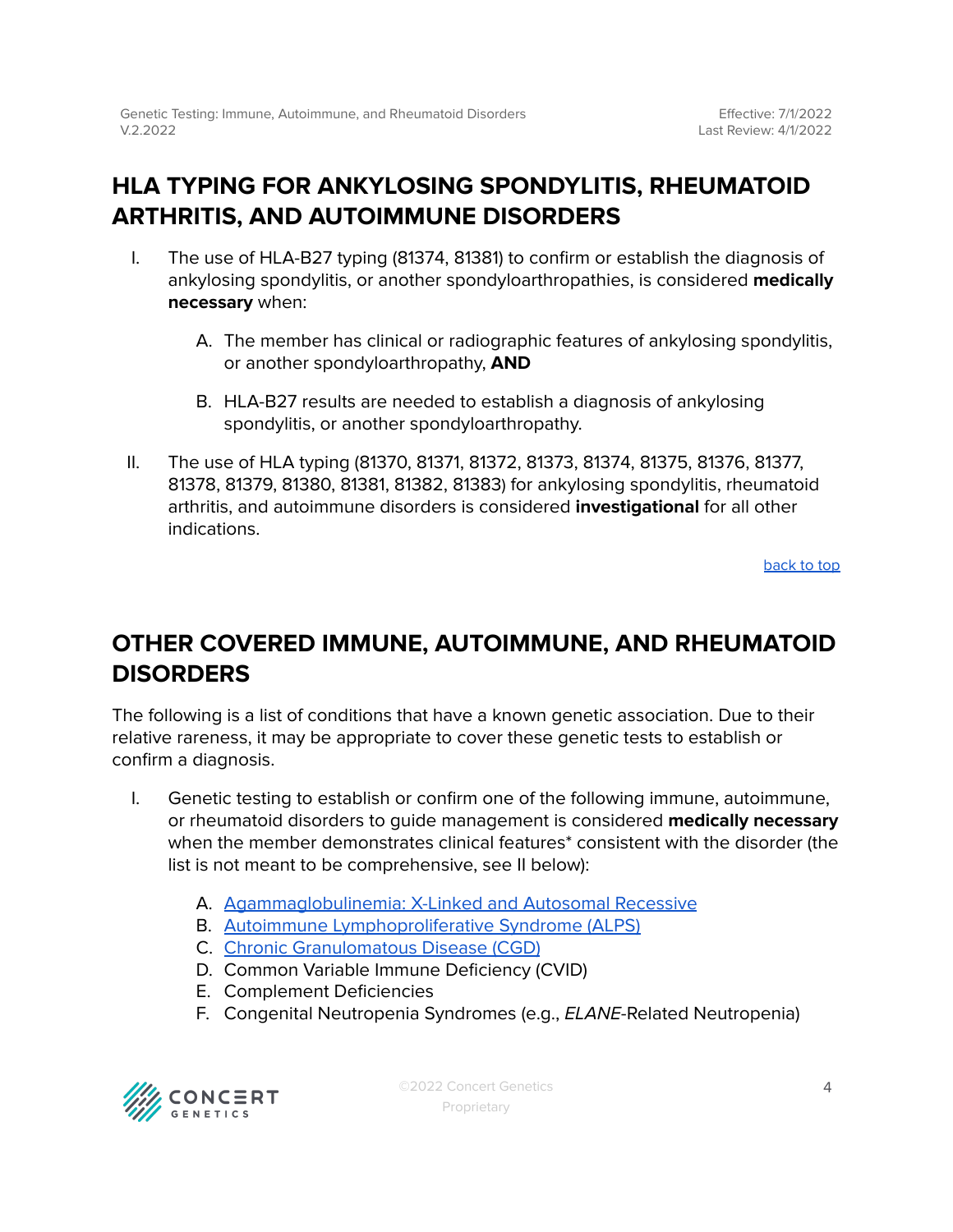Effective: 7/1/2022 Last Review: 4/1/2022

- G. Familial Hemophagocytic Lymphohistiocytosis (HLH)
- H. Hyper IgE [Syndrome](https://www.ncbi.nlm.nih.gov/books/NBK25507/) (HIES)
- I. Hyper IgM [Syndromes](https://www.ncbi.nlm.nih.gov/books/NBK1402/)
- J. Leukocyte Adhesion Deficiency (LAD)
- K. NEMO Deficiency Syndrome
- L. Severe Combined Immune [Deficiency](https://www.ncbi.nlm.nih.gov/books/NBK1410/) (SCID) and Combined Immune **[Deficiency](https://www.ncbi.nlm.nih.gov/books/NBK1410/)**
- M. WHIM Syndrome (Warts, Hypogammaglobulinemia, Infections, and Myelokathexis)
- N. [Wiskott-Aldrich](https://www.ncbi.nlm.nih.gov/books/NBK1178/) Syndrome
- II. Genetic testing to establish or confirm the diagnosis of all other immune, autoimmune, or rheumatoid disorders not specifically discussed within this or another medical policy will be evaluated by the criteria outlined in General Approach to Genetic Testing (see policy for coverage criteria).

\*Clinical features for a specific disorder may be outlined in resources such as [GeneReviews,](https://www.ncbi.nlm.nih.gov/books/NBK1116/) [OMIM,](https://www.omim.org/) [National](https://medlineplus.gov/genetics/) Library of Medicine, Genetics Home [Reference,](https://medlineplus.gov/genetics/) or other scholarly source.

[back](#page-0-0) to top

## <span id="page-4-0"></span>**NOTES AND DEFINITIONS**

- 1. **Close relatives** include first, second, and third degree blood relatives on the same side of the family:
	- a. **First-degree relatives** are parents, siblings, and children
	- b. **Second-degree relatives** are grandparents, aunts, uncles, nieces, nephews, grandchildren, and half siblings
	- c. **Third-degree relatives** are great grandparents, great aunts, great uncles, great grandchildren, and first cousins
- 2. **Multibiomarker disease activity (MBDA)** tests for rheumatoid arthritis are an approach that uses serum biomarkers to measure rheumatoid arthritis disease activity.
- 3. **Unexplained fever** (or fever of unknown origin) is defined as a temperature higher than 38.3 C (100.9 F) that lasts for more than three weeks with no obvious source

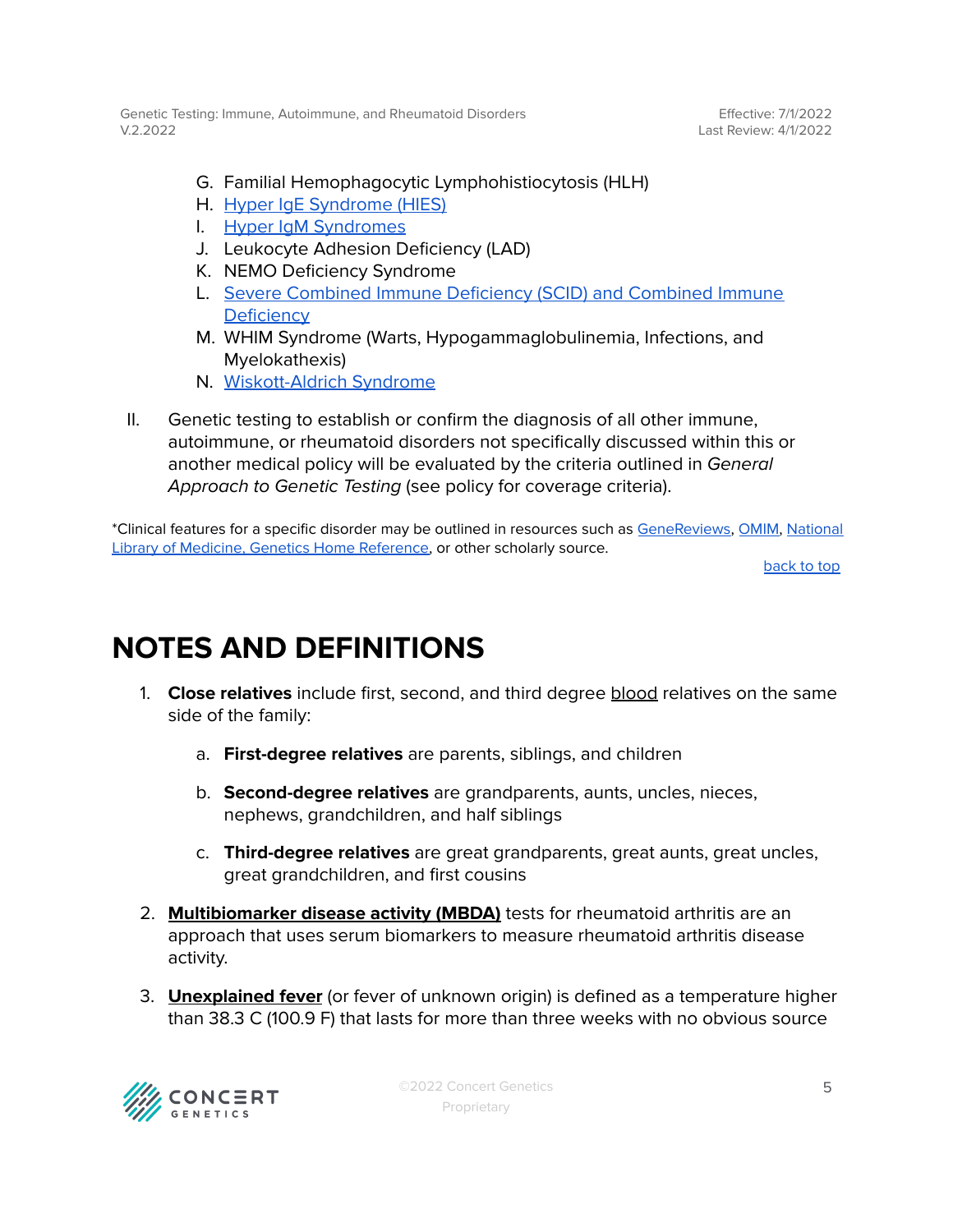Effective: 7/1/2022 Last Review: 4/1/2022

despite appropriate investigation. The four categories of potential etiology of FUO are classic, nosocomial, immune deficient, and human immunodeficiency virus–related. The four subgroups of the differential diagnosis of FUO are infections, malignancies, autoimmune conditions, and miscellaneous.

[back](#page-0-0) to top

## **BACKGROUND AND RATIONALE**

American College of Rheumatology

In its 2019 guidelines on the treatment of rheumatoid arthritis, The American College of Rheumatology updated guidelines on the treatment of rheumatoid arthritis (2019). In this update, the following 11 measures of disease activity were identified as fulfilling a minimum standard for regular use in most clinical settings:

Disease Activity Score (DAS) Routine Assessment of Patient Index Data 3 (RAPID3) Routine Assessment of Patient Index Data 5 (RAPID5) Clinical Disease Activity Index (CDAI) Disease Activity Score with 28 joints (DAS28-ESR/CRP) Patient Derived DAS28, Hospital Universitario La Princesa Index (HUPI) Multibiomarker Disease Activity Score (MBDA score, Vectra DA) Rheumatoid Arthritis Disease Activity Index (RADAI) Rheumatoid Arthritis Disease Activity Index 5 (RADAI-5) Simplified Disease Activity Index (SDAI)

Although the original Vectra DA test is included in this list, the current commercially available version of the test that is now called Vectra and that includes the leptin-adjusted MBDA score (now called the "adjusted MBDA score") was not addressed in the 2019 ACR guideline. This is because evidence on Vectra with the adjusted MBDA score was published subsequent to the ACR review end date.

#### ter Haar, et. al 2015

An expert committee of pediatric and adult rheumatologists convened and created a set of recommendations for the management of autoinflammatory disease, using the



©2022 Concert Genetics Proprietary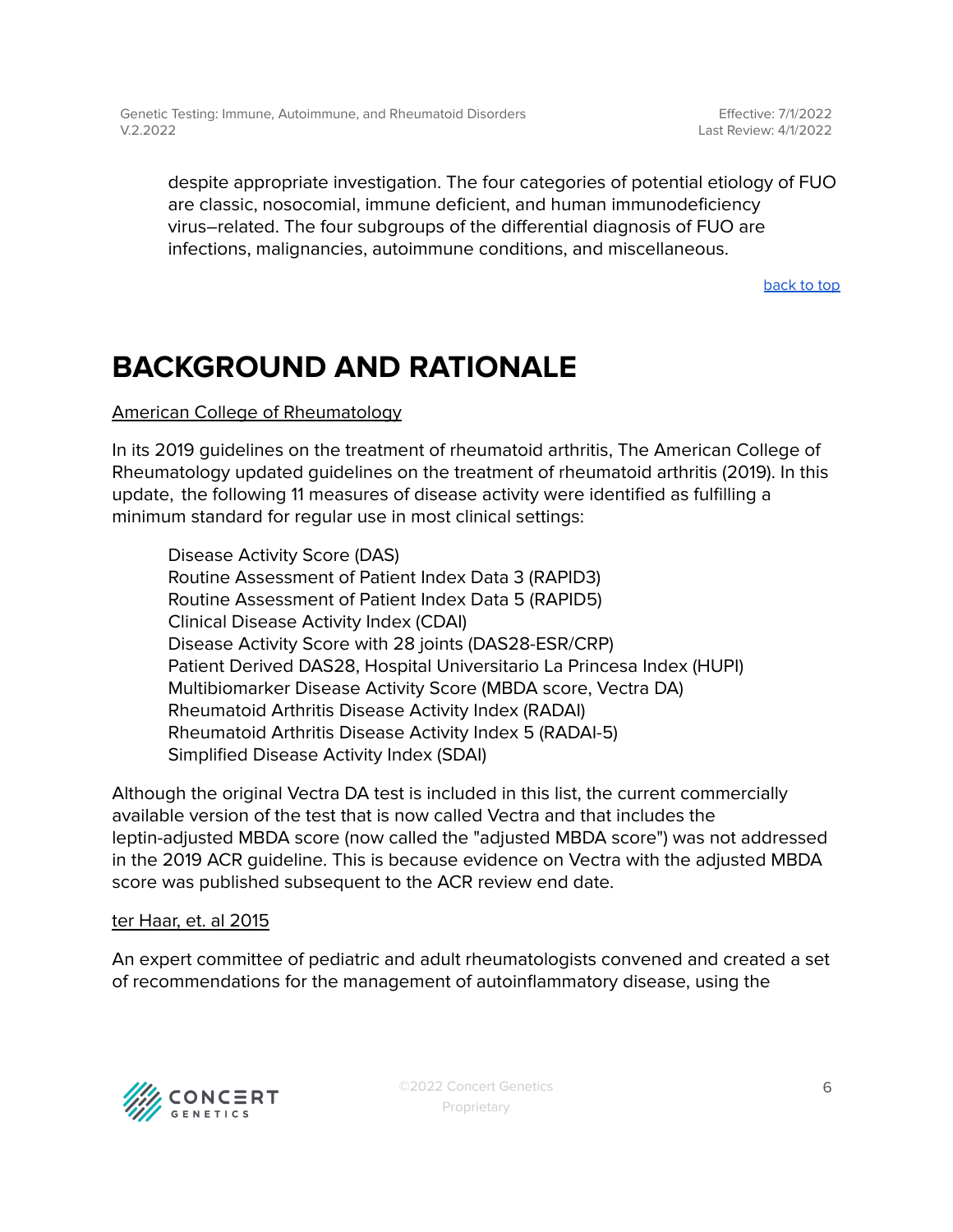European League Against Rheumatism standard operating procedure, that included the following regarding genetic evaluation:

● Management of patients with AID should ideally be guided by a multidisciplinary team in a tertiary centre with expertise in AID, with access to genetic counselling (Expert opinion, based on level 4 evidence).

#### Rudwaleit et al 2009

"Refinement of the candidate criteria resulted in new ASAS classification criteria that are defined as: the presence of sacroiliitis by radiography or by magnetic resonance imaging (MRI) plus at least one SpA feature ("imaging arm") or the presence of HLA-B27 plus at least two SpA features ("clinical arm")."

#### Akgul and Ozgocmen, 2011

"HLA B-27 positivity is extremely relevant to the early diagnosis of SpA. Five to 10% of the population are HLA B-27 positive and in patients with AS and SpA the positivity of HLA B-27 changes to 70% to 95% and nearly 70%, respectively."

#### Yu and van Tubergen, UpToDate, 2020

"HLA-B27 can be useful to increase the confidence of a diagnosis of axSpA in patients in whom plain radiographs or magnetic resonance imaging (MRI) also exhibit abnormalities consistent with axSpA.HLA-B27 can also be used as a screening tool in primary care in patients presenting with chronic back pain or IBP suspected by the primary clinician as having a significant probability for axSpA, depending upon the availability and the costs of local HLA-B27 testing. Several diagnostic criteria sets include HLA-B27, including the Amor criteria, and ASAS axial and peripheral spondyloarthritis criteria."

[back](#page-0-0) to top

## <span id="page-6-0"></span>**REFERENCES**

1. England BR, Tiong BK, Bergman MJ, et al. 2019 Update of the American College of Rheumatology Recommended Rheumatoid Arthritis Disease Activity Measures. Arthritis Care Res (Hoboken). 2019;71(12):1540-1555. doi:10.1002/acr.24042



©2022 Concert Genetics Proprietary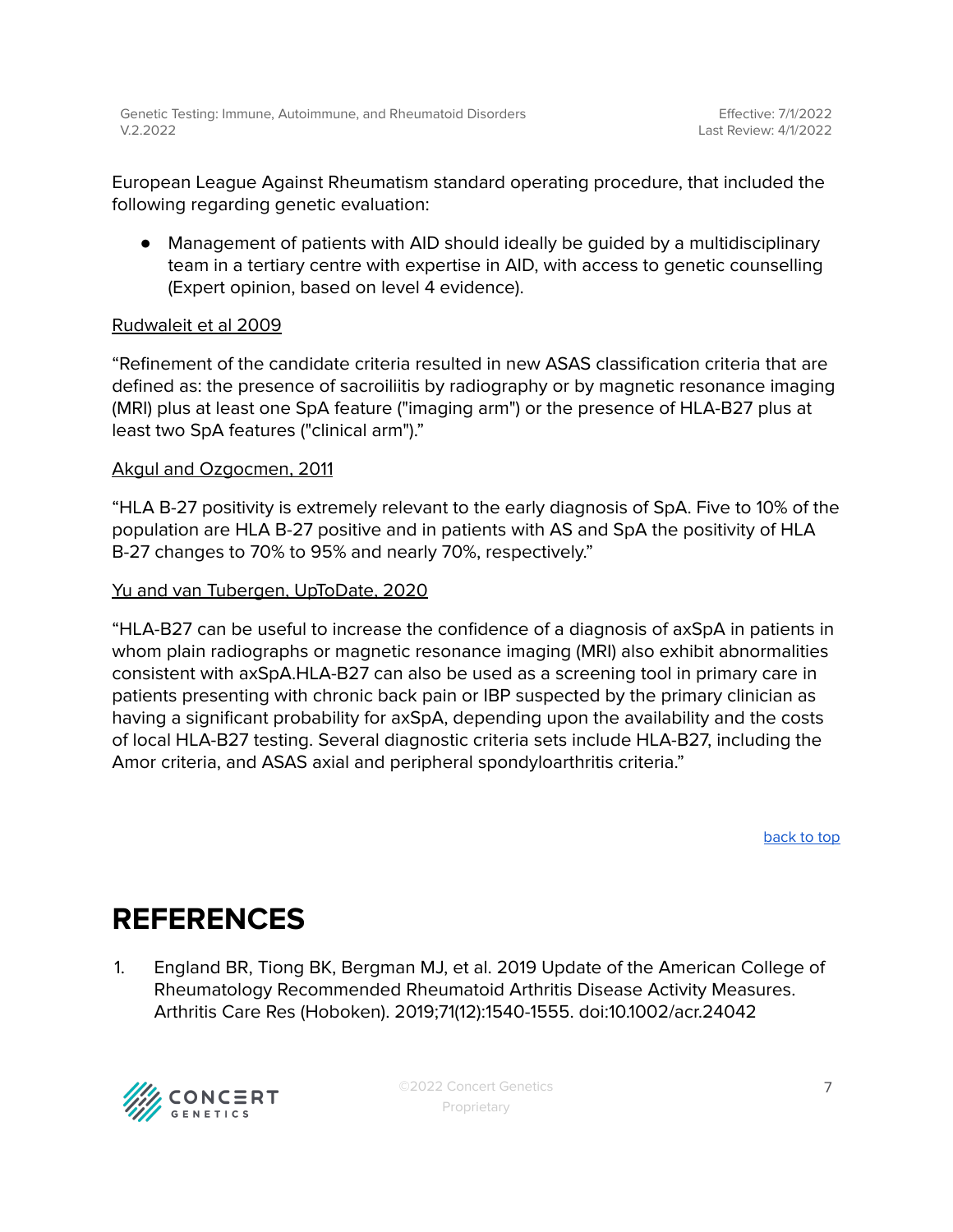- 2. Crescendo Biosciences, Inc. Vectra Technical Specifications. May 2019. <https://vectrascore.com/clinicians/vectra-test-description/>. Accessed November 2, 2020.
- 3. Curtis JR, Xie F, Yang S, Danila MI, Owensby JK, Chen L. Uptake and Clinical Utility of Multibiomarker Disease Activity Testing in the United States. J Rheumatol. 2019;46(3):237-244. doi:10.3899/jrheum.180071
- 4. Shohat M. Familial Mediterranean Fever. 2000 Aug 8 [Updated 2016 Dec 15]. In: Adam MP, Ardinger HH, Pagon RA, et al., editors. GeneReviews® [Internet]. Seattle (WA): University of Washington, Seattle; 1993-2020. Available from: <https://www.ncbi.nlm.nih.gov/books/NBK1227/>
- 5. ter Haar NM, Oswald M, Jeyaratnam J, et al. Recommendations for the management of autoinflammatory diseases. Ann Rheum Dis. 2015;74(9):1636-1644. doi:10.1136/annrheumdis-2015-207546
- 6. Fleischmann R. 2019 update of the American College of Rheumatologyrecommended rheumatoid arthritis disease activity measures: comment on the article by England et al. Arthritis Care Res (Hoboken). 2020;72(5):736. doi:10.1002/acr.24153
- 7. Immune Deficiency Foundation. "Specific PI Diagnoses". 2020. <https://primaryimmune.org/specific-pi-diagnoses>. Accessed February 22, 2021.
- 8. Adam MP, Ardinger HH, Pagon RA, et al., editors. GeneReviews® [Internet]. Seattle (WA): University of Washington, Seattle; 1993-2021. Available from: <https://www.ncbi.nlm.nih.gov/books/NBK1116/>
- 9. Online Mendelian Inheritance in Man, OMIM®. McKusick-Nathans Institute of Genetic Medicine, Johns Hopkins University (Baltimore, MD). World Wide Web URL: <https://omim.org/>
- 10. MedlinePlus [Internet]. Bethesda (MD): National Library of Medicine (US). Available from: [https://medlineplus.gov/genetics/.](https://medlineplus.gov/genetics/)
- 11. Hwang MC, Ridley L, Reveille JD. Ankylosing spondylitis risk factors: a systematic literature review [published online ahead of print, 2021 Mar 22]. Clin Rheumatol. 2021;10.1007/s10067-021-05679-7. doi:10.1007/s10067-021-05679-7
- 12. Rudwaleit M, van der Heijde D, Landewe R, et al. The development of Assessment of SpondyloArthritis international Society classification criteria for axial spondyloarthritis (part II): validation and final selection. Ann Rheum Dis. Jun 2009;68(6):777-83. doi:10.1136/ard.2009.108233
- 13. Akgul O, Ozgocmen S. Classification criteria for spondyloarthropathies. World J Orthop. 2011;2(12):107-115. doi:10.5312/wjo.v2.i12.07